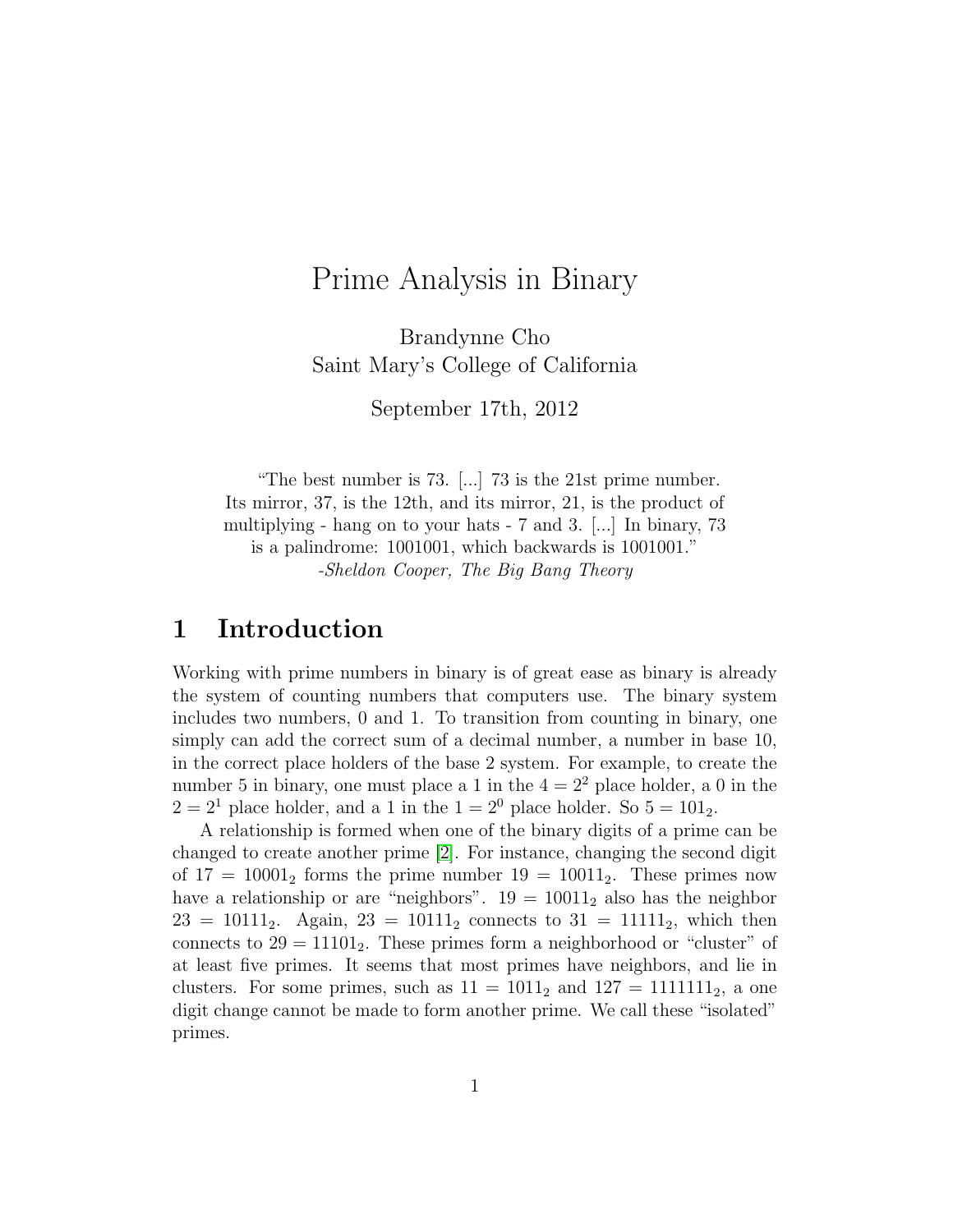For the primes that are not isolated, their relationships can be tracked on a graph. This graph, Figure [1,](#page-1-0) does not include all primes, but many of them. The graph is created through connections of a prime's neighbors and the neighbors that the prime's neighbors have. For instance, 5, which is the minimum (i.e. smallest) prime for this cluster [\[1\]](#page-12-1), has neighbors 7 and 13. 7 has no other neighbors besides 5, so we must move on to 13. 13 has another neighbor, 29, and another connection is made. Next, 29's other neighbors are 31 and 61. We've already seen 31 earlier, so 61 can be inspected. This process continues and forms our very large main graph.

<span id="page-1-0"></span>

Figure 1: The beginning of the main graph.

### 2 Does the graph contain all primes?

The graph in Figure [1](#page-1-0) does not contain all of the primes. This was described first by Paulsen  $[2]$ . For a prime p suppose that its binary representation is  $\sum_{i=0}^{n} e_i 2^i$ , where the  $e_i$ 's are 0 or 1. Because  $2 \equiv -1 \pmod{3}$ , we have

$$
p \equiv \sum_{i=0}^{n} e_i (-1)^i \pmod{3}.
$$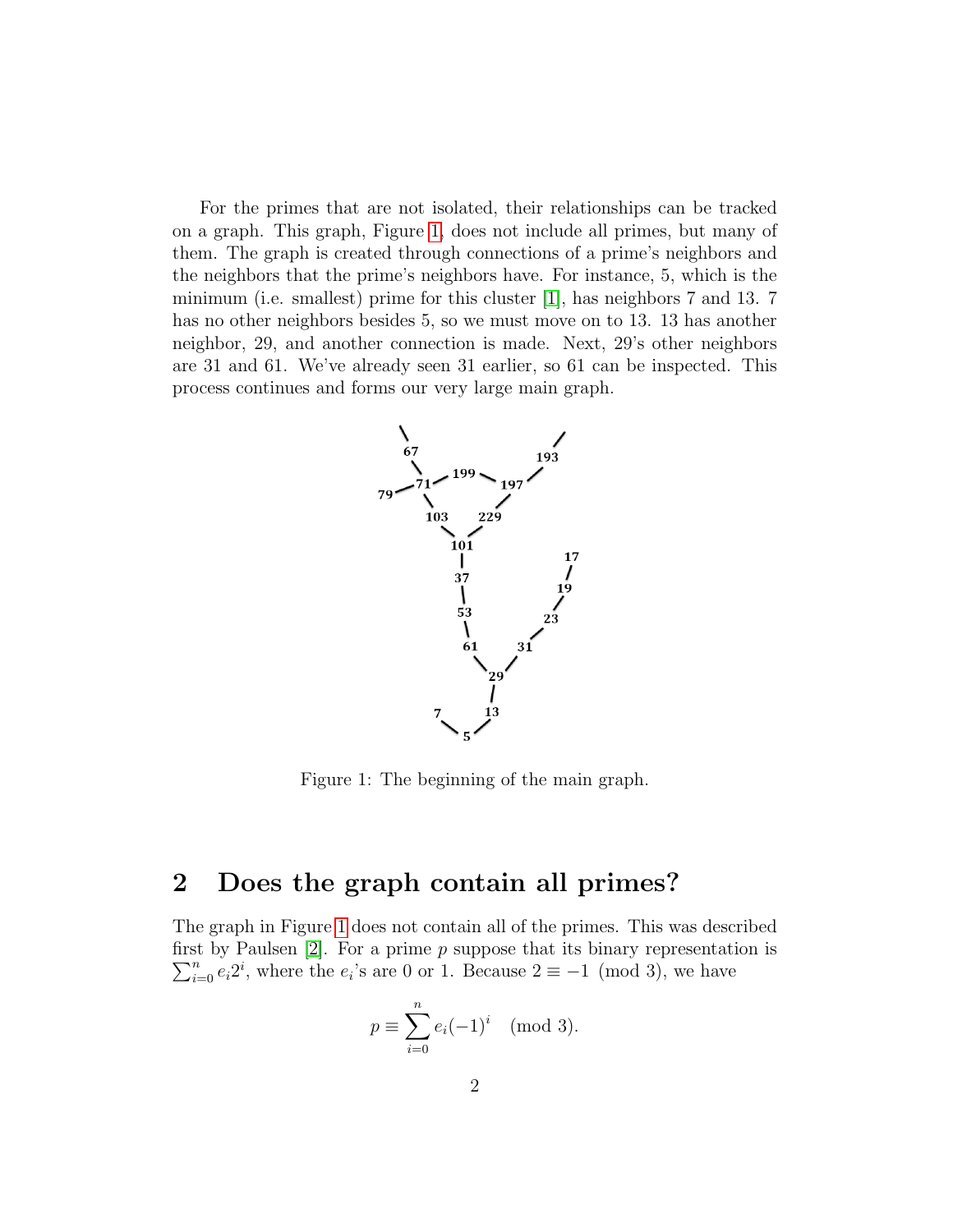Because  $p > 3$  is prime it is not divisible by 3, and so this value is not 0. This suggest examining the value  $\delta(p) = \sum_{i=0}^{n} e_i(-1)^i$ , which is not a multiple of 3.

Now suppose q is a neighbor of p. Then  $q = p \pm 2^{j}$  for some j, and hence  $\delta(q) = \delta(p) \pm (-1)^j$ . Because neither value is divisible by 3, we see there is some k so that  $\delta(p)$ ,  $\delta(q) = 3k + 1$ ,  $3k + 2$  in some order.

Therefore, write  $D(p)$  for the value k such that  $\delta(p) = 3k + 1$  or  $3k + 2$ . We have shown that if p and q are neighbors, then  $D(p) = D(q)$ . Conversely, if  $D(p) \neq D(q)$  it is impossible for p and q to be neighbors.

As an example, consider  $p = 37$  and  $q = 41$ . Since  $37 = 100101_2$ ,  $\delta(37) =$  $1 = 0*3+1$ , so  $D(37) = 0$ . Thus 37 can only be neighbors with primes of Dvalue 0. On the other hand, because  $41 = 101001_2$ ,  $\delta(41) = -1 = (-1)*3+2$ , so  $D(41) = -1$ , it means that 41 cannot be neighbors with any primes of D-value 0. In particular, it is impossible to wander through the cluster of primes containing 37 and arrive at  $41 -$ it must be in a separate cluster. For D-value 1, a few primes are 853, 1093, and 3541. D-value 2: 70981 and 120277. D-value −2: 2699 and 35363.

If we think of a large prime  $p$  in binary as consisting of leading and tailing 1's, with the other binary digits "randomly" distributed between 0's and 1's, then then there are  $n-2$  choices of 0's and 1's, where n is the number of digits in p, i.e. its "digit length". Looking at  $\delta(p)$ , on average we would expect the 1's to fall into spots contributing  $+1$ 's about as often as into those contributing  $-1$ . That is, we'd expect  $\delta(p)$ , and so  $D(p)$ , to be near 0. On the other hand, to have a prime with large  $D$ , there will have to be many 1's and few −1's. This will be less common. Similarly it is less common to find primes with large negative D-values. We see this in the following chart. Notice D-values do appear to follow the normal distribution, however, there is a slight skew (Figure [2\)](#page-3-0).

### 3 Is the graph infinite?

Since the graph is quite large and a majority of primes fall in the D-value 0 range, for this paper the focus of finding if the graph is infinite centers on the D-value 0 primes.

When thinking of numbers in their infinite capacity, it is important to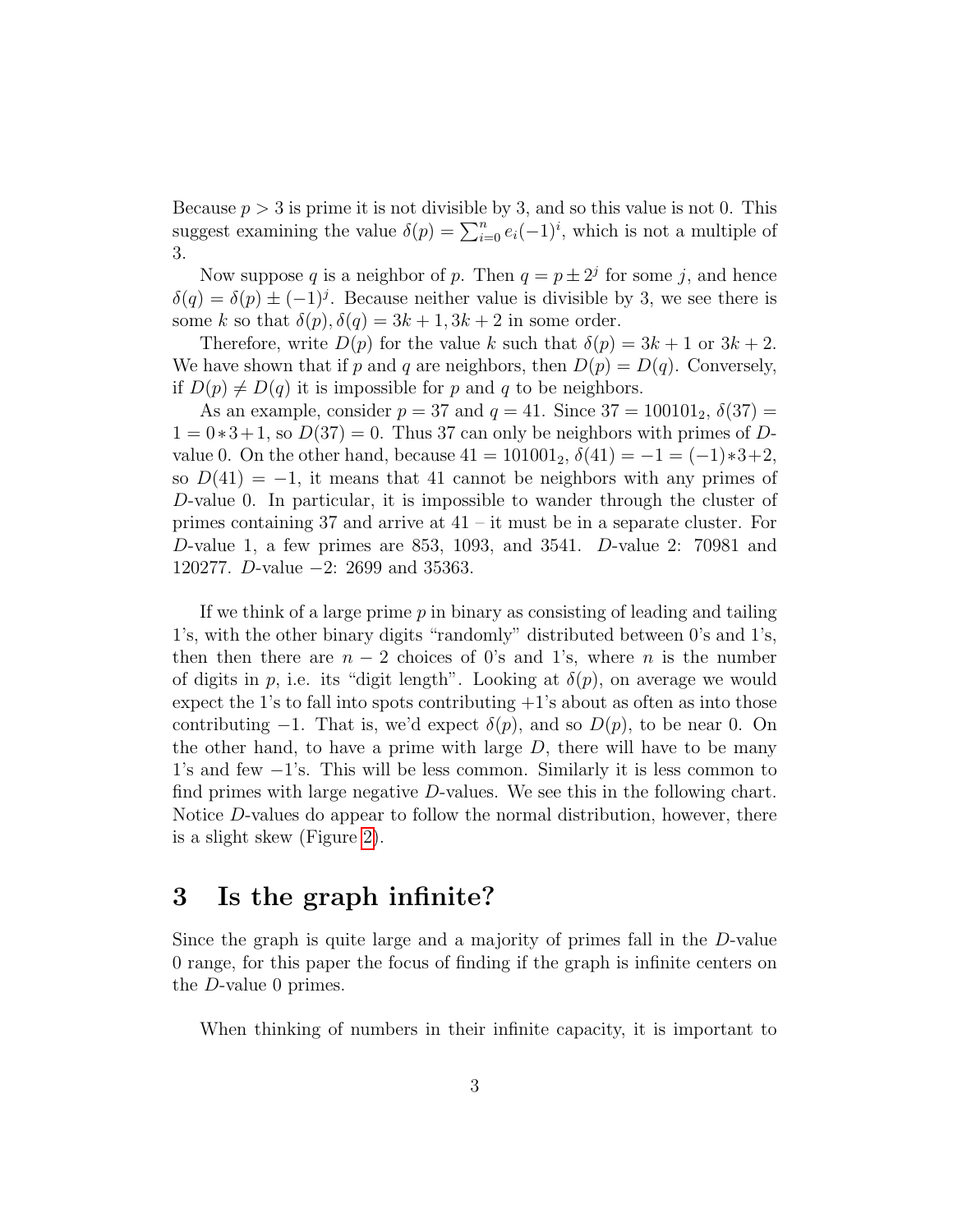<span id="page-3-0"></span>

Figure 2: Percentages of primes per Delta (-2, 2) up to digit length 25.

realize infinity's capacity, or lack thereof. As a child one is taught to think of number on a number line. In reality, the number of numbers is infinite. Numbers are much more like stars which stretch forever, extending an eternalness of light years away. As large as this seems, there are still multiple ways to view the infinite graph of prime numbers.

One way to think of an infinite graph is by means of a straight line up, aiming to find the biggest prime. Measurement is taken by steps, where one step consists of going from one prime to its largest neighbor. This view of infinite prime numbers can move very quickly. Table [1](#page-3-1) gives data showing the number of steps taken in the graph beginning at 5 until a prime larger than maximum  $p = 2^b + 1$  is found. The number of steps travelled to reach the maximum is incredibly quick.

<span id="page-3-1"></span>

| $b, p = 2^b + 1$ | base 10 equivalence     | number of steps |
|------------------|-------------------------|-----------------|
| 20               | 1 million               | 77              |
| 30               | 1 billion               | 233             |
| 50               | quadrillion (15 digits) | 607             |
| 100              | nonillion (30 digits)   | 2843            |

Table 1: Total steps for the fastest path up to the maximum prime,  $p = 2^b + 1$ .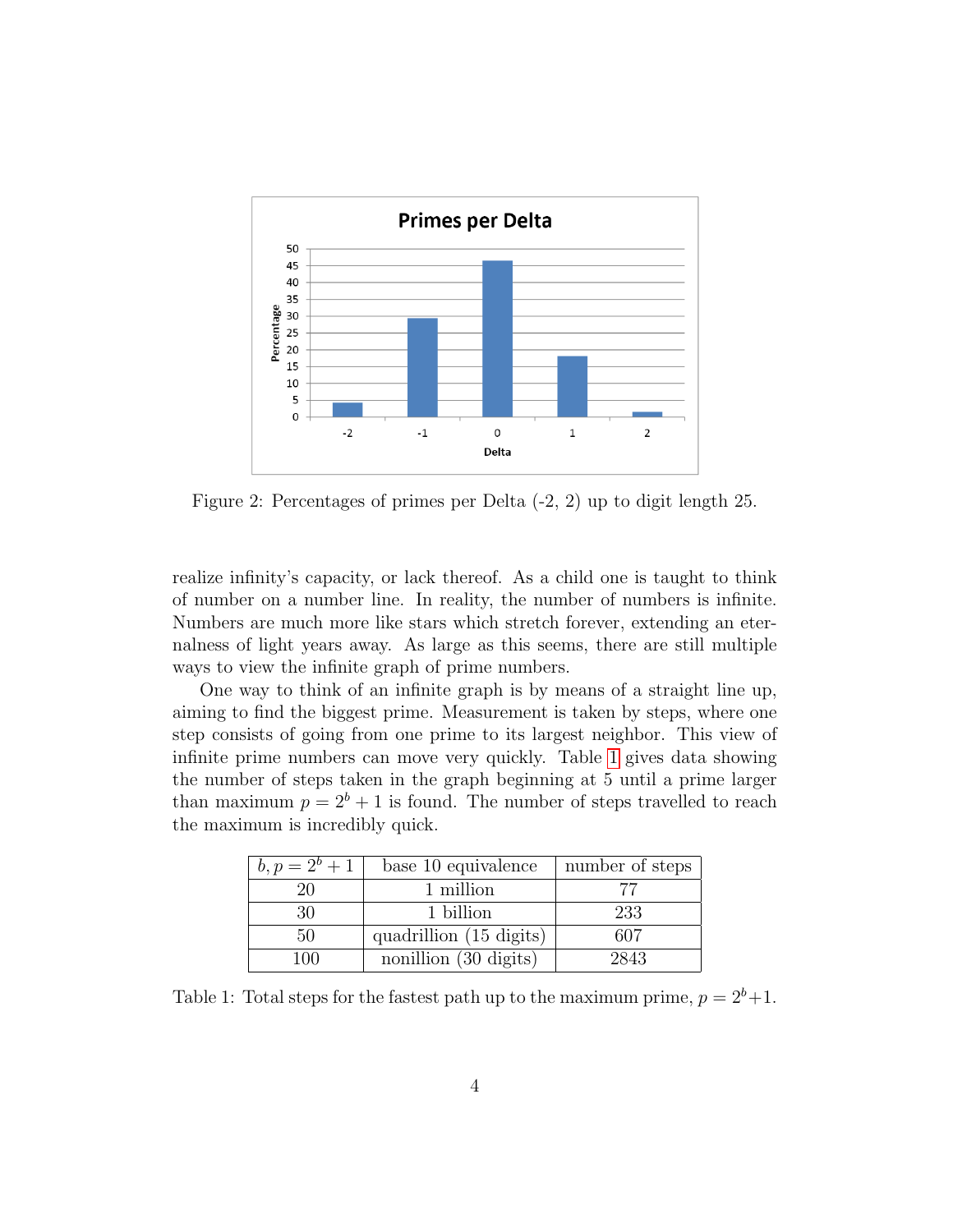This set of data is very significant. The extremely quick paths show a very direct path to huge numbers. The few steps taken to reach such large numbers suggests that the graph goes on forever and, hence, is infinite.

(This data and all other data sets were collected from computer programs written in the computer language Python. For code for the data in Table [1,](#page-3-1) see PathfinderFAST.py in Appendix.)

### 3.1 What is the shape of the graph?

An alternate way to think of an infinite graph is by keeping track of all the connecting primes in a big, tall and wide tree-like graph. This is similar to scooping up or tallying the primes desired.

The shape of the main graph appears to be more like the shape of a tree that expands the further it grows upward. The further the graph travels toward infinity, the more interconnected and complex it becomes. Figure [3](#page-5-0) depicts such.

### 3.2 Are there loops?

There are many loops in the graph. The first loop in the main graph begins at 101 and splits to 103 and 229, where 71 and 199 follow 103 and 197 and 199 stem from 229. This loop, of six steps, is small, but the graph has many complex loops of greater sizes; as one loop is discovered, its discovery leads to more loops interconnecting with past loops. Figure [4](#page-6-0) shows the loops in the graph for primes less than 1000. It is interesting to note that the steps taken to get around the loops will always be even. This is because for every step away from the base number a 0 is changed to a 1, or a 1 to a 0, in the binary form of a number. The step taken must eventually be reversed to get back. Since each step has an opposite, the total number of steps is even.

Outside of the main graph there are isolated primes, pairs, triples, quads, etc. Some of these excluded primes form loops themselves, but nonetheless do not contribute to loops in the main graph. Figure [5](#page-7-0) samples a few isolated primes, a pair, and a quad.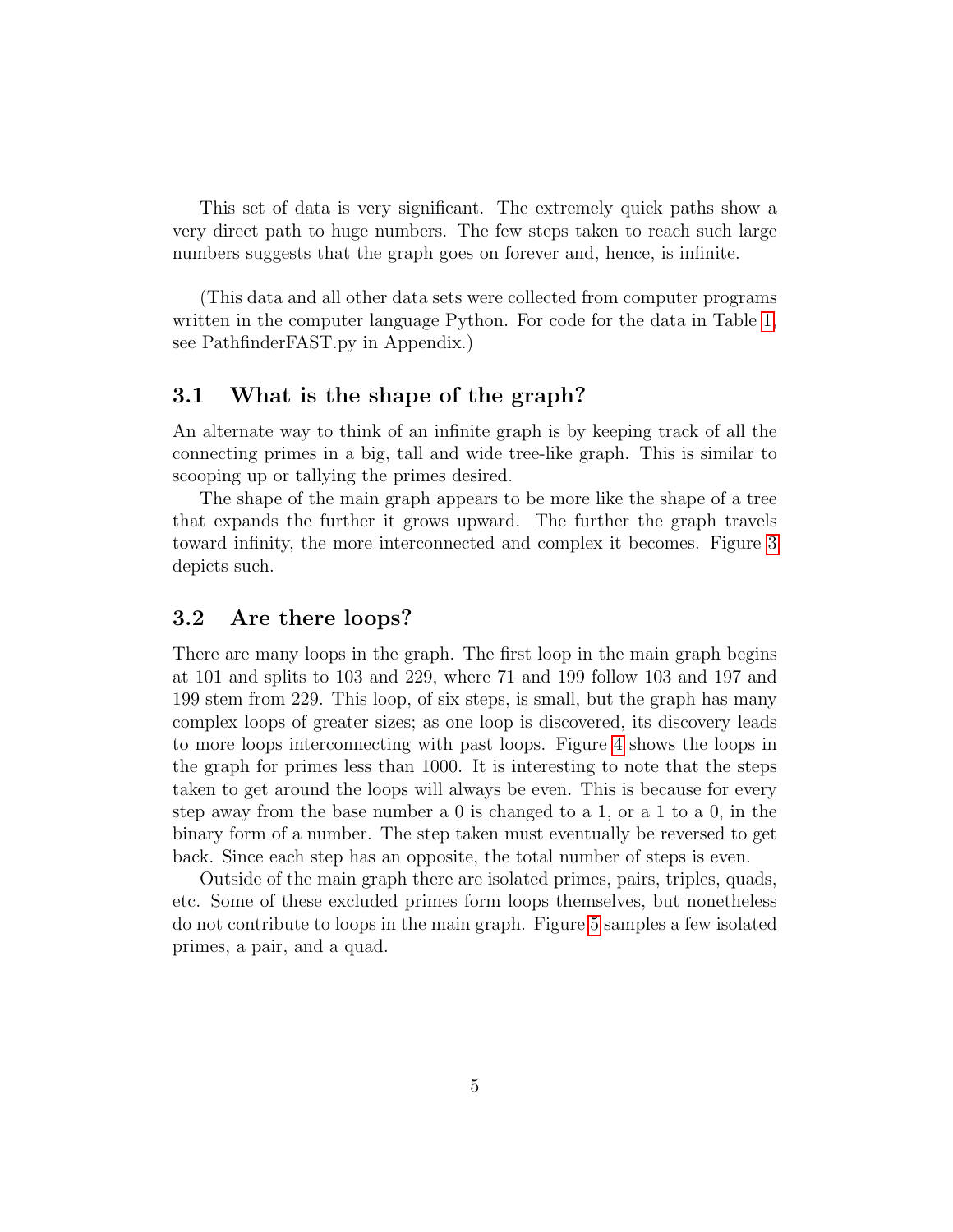<span id="page-5-0"></span>

Figure 3: Tree-like shape of the graph which grows in complexity. (For most primes less than 1000.)

### 3.3 How many neighbors does each prime have?

When trying to determine whether the graph is finite or infinite, it is critical to consider the number of neighbors each prime has. In an infinite segment of the graph, there must be a series of primes all of whom have at least two neighbors each. If most primes have fewer than two neighbors, one would be more likely to think that the graph is finite and consists mostly of isolated clusters. Thus, if the graph is to be infinite, one expects primes to have, on average, at least two neighbors.

Theoretically the number of neighbors suggests that the graph is infinite. The Prime Number Theorem [\[2\]](#page-12-0) states that the number of primes smaller than N is approximately  $\frac{N}{\ln N}$ . So the fraction of numbers near N that are prime is approximately  $\frac{1}{\ln N}$ . Disregarding numbers that are divisible by 2 or 3 or both, there are then  $N - \frac{N}{2} - \frac{N}{3} + \frac{N}{6} = \frac{N}{3}$  $\frac{N}{3}$  numbers left. (It is necessary to re-add the multiples of 6 that were thrown away twice.) This mean that if random integers  $1 - N$  are chosen,  $\frac{2}{3}$  of the time a multiple of 2 and/or 3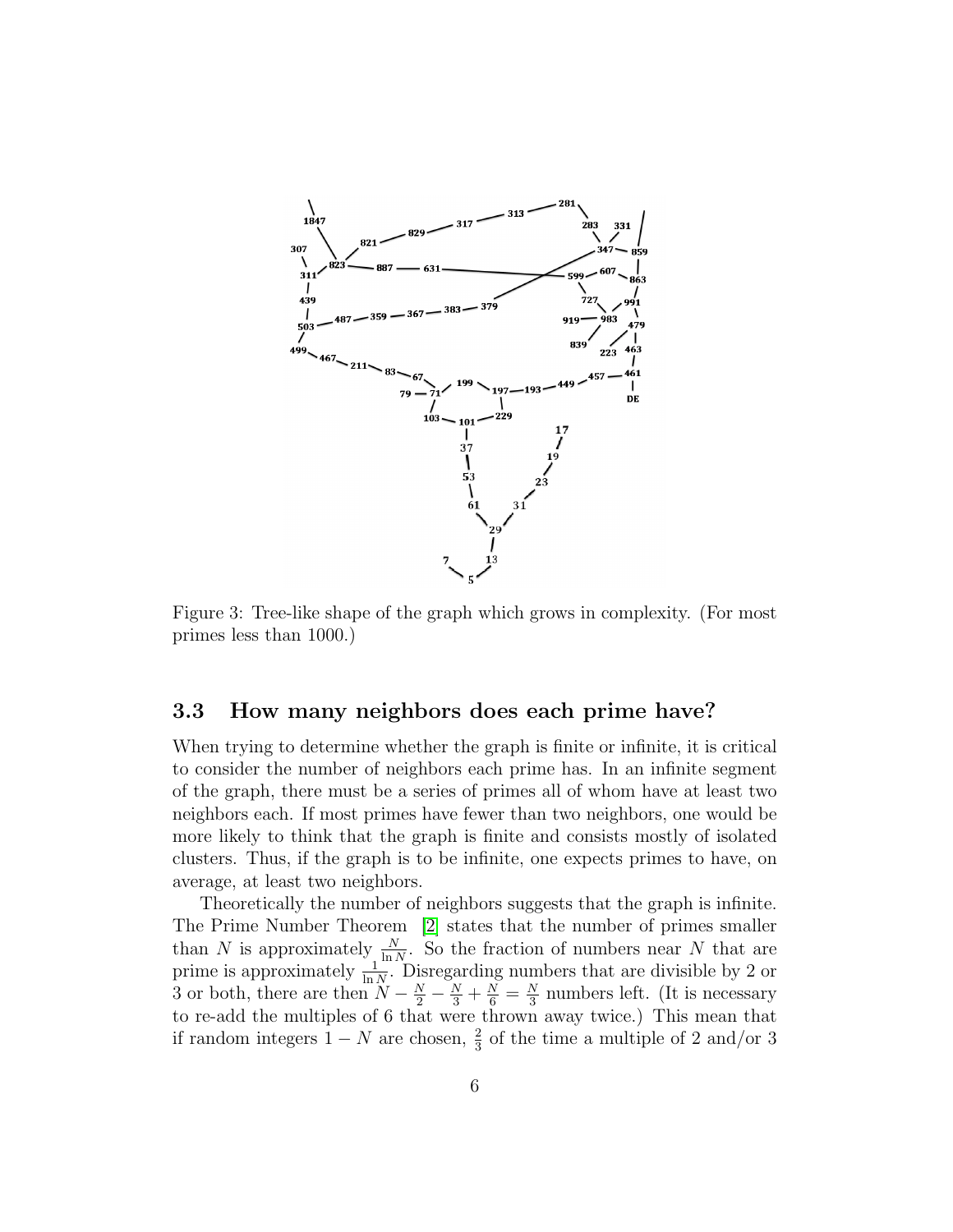<span id="page-6-0"></span>

Figure 4: The main graph from 101 until 859 and 1847. DE denotes a Dead End where the graph continues but eventually ends without contribution to loops.

will emerge. So, only picking odd non-multiples of 3 will increase the odds of choosing a prime by a factor of 3.

In essence, it can be interpreted that a number randomly chosen near N that is an odd non-multiple of 3 has a  $\frac{3}{\ln N}$  probability of being prime.

Now, fix a prime P with n binary digits.  $P \sim 2^n$ , where  $2^n$  will be like the N above. P has n potential neighbors:  $Q = P \pm 2^{i}$  for  $1 \leq i \leq n + 1$ .

About half of these numbers are not prime. Look at mod3. P is either 1 or 2 mod 3. For this argument, assume  $P = 1 \mod 3$ .

When *i* is even (for  $2^i$  to be 1 (mod 3)) then  $P - 2^i$  is divisible by 3. The 1 in the  $i-th$  spot of P cannot be changed to a 0. Thus, no even i spot may change from 1 to 0.

Likewise, a spot with odd i cannot be changed from 0 to 1.

Because we may assume the digits of  $P$  (except the leading and trailing 1) are randomly distributed among 1's and 0's, any particular spot has a 50-50 chance of having a 1 or a 0. The choice will be 'unchangeable' half the time. So, there is not really  $n-1$  possible neighbors (with  $1 \leq i \leq n+1$ )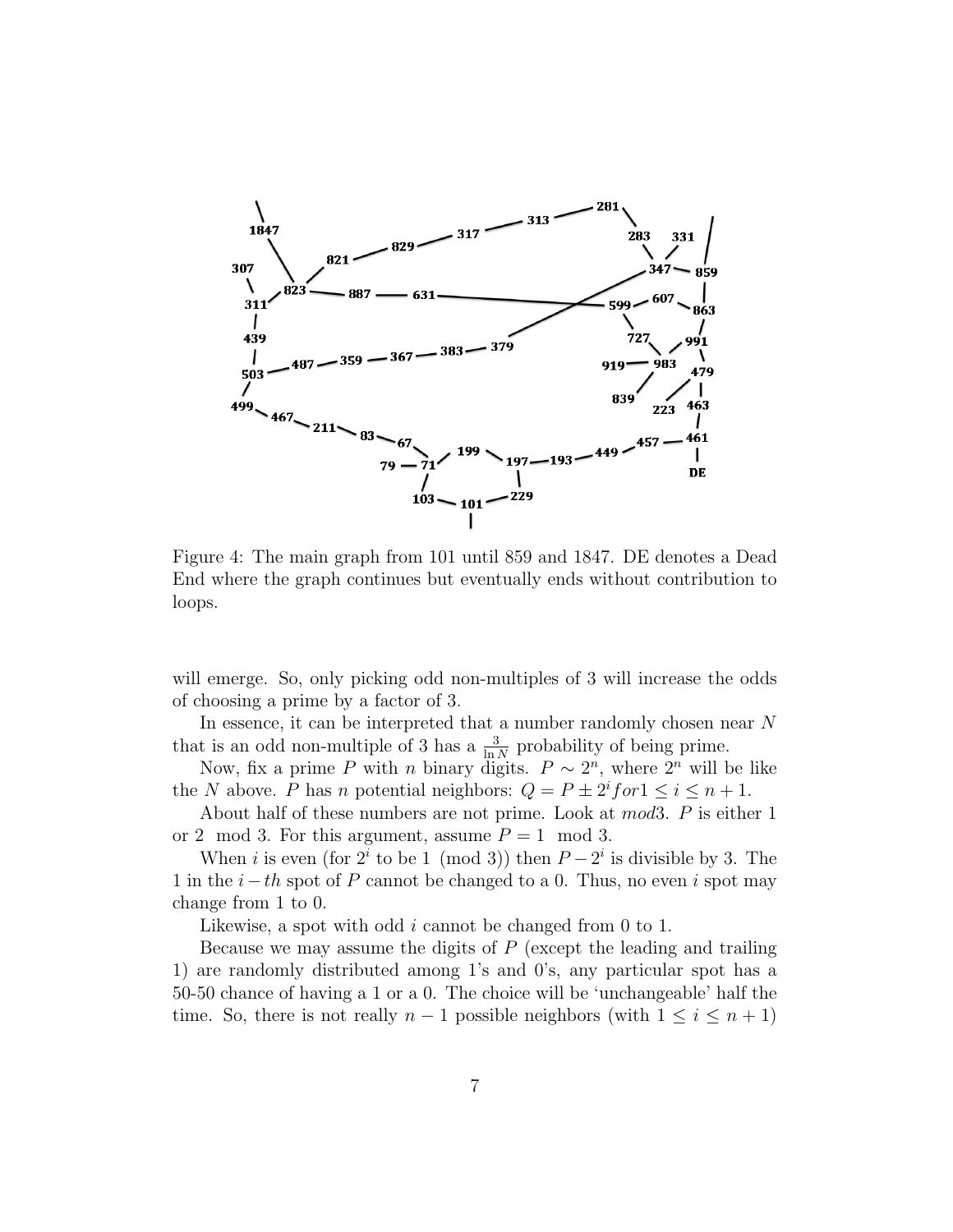<span id="page-7-0"></span>

Figure 5: The graph for  $D = 0$  does include "Loaners" not in the main graph, consisting of isolated primes, pairs, quads, etc.

but half that many. Adding up the number of primes gives:

 $(number of neighbors)(probability of primeness) =$ 

$$
\left(\frac{n-1}{2}\right)\left(\frac{3}{\ln 2^n}\right) = 3\left(\frac{n-1}{2(n)(\ln 2)}\right).
$$

The  $2^n$  and  $2^{n+1}$  terms are still left.

For  $2^{n+1}$ : Only  $0 \rightarrow 1$  is allowed. Like above, half the time a multiple of 3 appears, an automatic non-prime. So on average the number of neighboring primes is:

$$
(\frac{1}{2})(\frac{3}{\ln 2^{n+1}}) = \frac{3}{2(\ln 2)(n+1)}.
$$

For  $2^n$ : Only  $1 \rightarrow 0$  is allowed. Again, like above, half the time this leads to an automatic multiple of 3. Moreover, about half the time there is a 0 in the  $i<sup>n</sup> - 1$  place. Then, the average number of neighbors primes is:

$$
(\frac{1}{2})(\frac{1}{2})(\frac{3}{\ln 2^{n-1}}) = \frac{3}{4(\ln 2)(n-1)}.
$$

Thus, we end up with:

$$
(\frac{3}{2(\ln 2)})(1 - \frac{1}{n} + \frac{1}{n+1} + \frac{1}{2n-2}).
$$

This looks a lot like  $\frac{3}{2(\ln 2)}$ , which is approximately 2.16. This value is, indeed, larger than 2 and suggests that the graph is increasing as the binary digit length  $n$  grows.

Contrastingly, we calculated the average number of neighbors for primes with D-value 0 for digit length 5 up to digit length 200. The data in Figure [6](#page-8-0)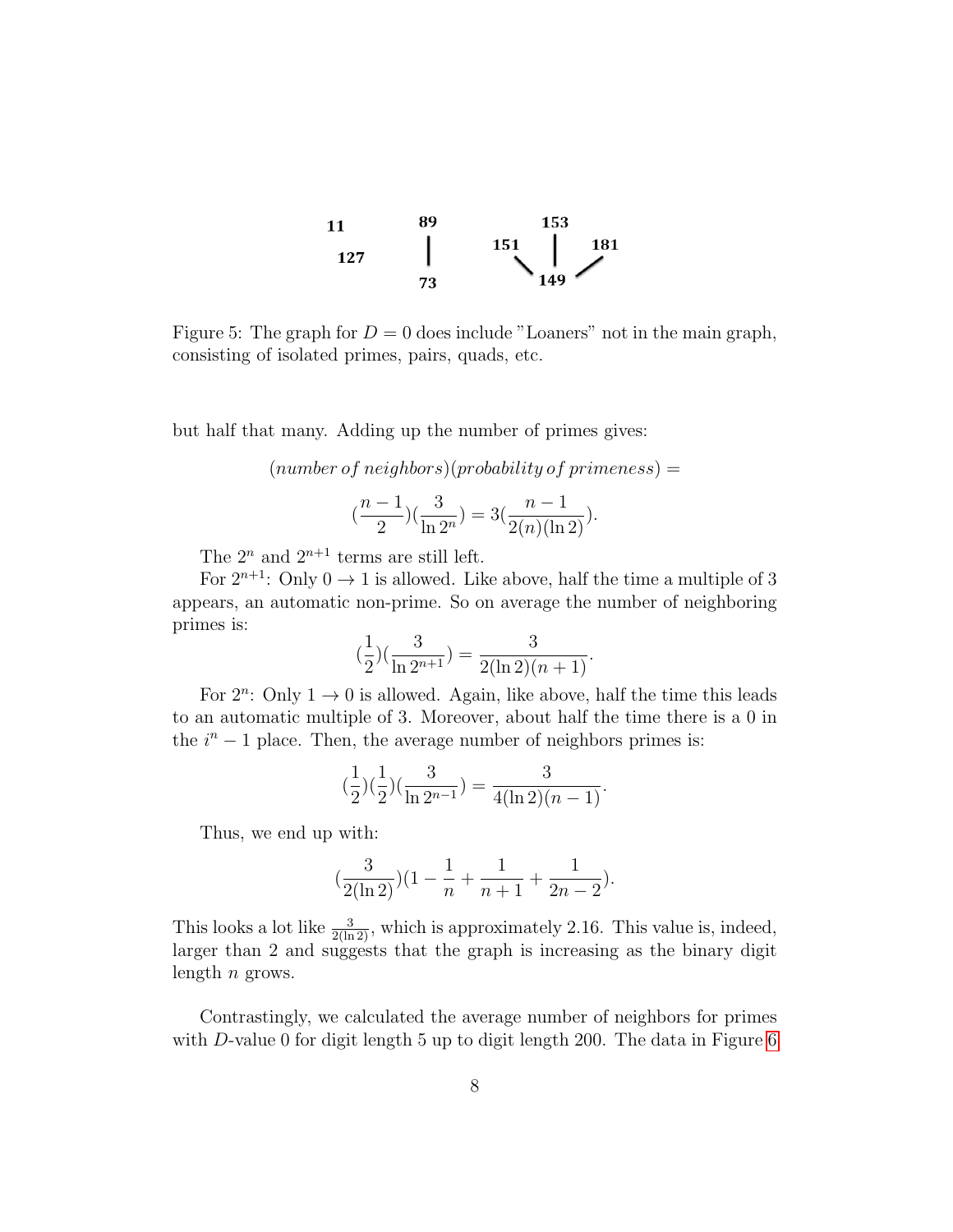shows the average number of neighbors declining from 2 at digit length 5 to about 1.90 at digit length 200. This data suggests that the graph is finite because, while the average number of neighbors is less than 2, the chances for dead ends increases. (See Python code avgnebrsBIG.py in Appendix.)

<span id="page-8-0"></span>

Figure 6: The average number of neighbors per prime per digit length for primes with digit length 5 to 200.

It is possible that the error in the number of neighbors comes from the different deltas. Most data focused on is according to  $D = 0$ , therefore this inconsistency could be related to lack of inclusion of other deltas. However, it is more difficult to reach other deltas as their graphs begin at greater numbers, corresponding to the more extreme deltas away from 0.

### 3.4 What is the graph made up of?

The graph is made up of clusters that vary in size. The cluster sizes range from isolated primes, pairs, other smaller groups, up to a large "megacluster". This mega-cluster begins at 5 and continues on from prime to prime. It appears to be very large; its expanse is undetermined.

The isolated and pairs seem to make up about 20 percent of all primes; 15 percent and 5 percent, respectively. The mega-cluster is a very large portion of the graph and appears to make up at least 75 percent of primes. This is a significant chunk of numbers. Table [2](#page-9-0) depicts this data.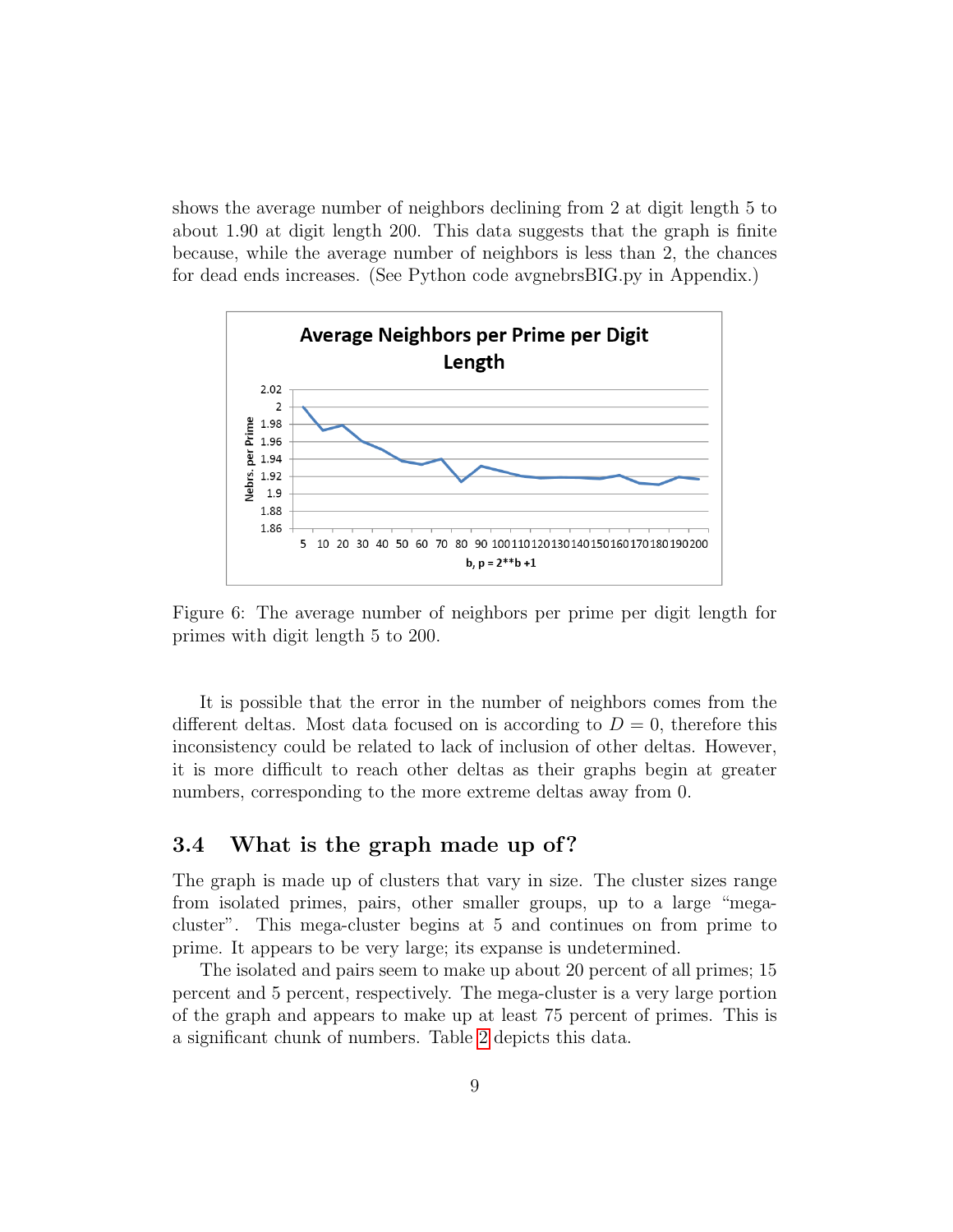<span id="page-9-0"></span>

| Cluster Size and Percentage of Graph |       |       |       |  |  |
|--------------------------------------|-------|-------|-------|--|--|
| $b, p = 2^b + 1$                     | 30    | 50    | 100   |  |  |
|                                      | 13.07 | 14.93 | 15.91 |  |  |
| 2                                    | 3.81  | 4.29  | 4.09  |  |  |
| 3                                    | 1.96  | 1.81  | 1.64  |  |  |
|                                      |       |       |       |  |  |
| 2500                                 | 78.96 | 76.96 | 76.36 |  |  |

Table 2: Cluster sizes and percentages for primes with digit length 30, 50, and 100 for  $D = 0$ . See clusteravg.py in Appendix for Python Syntax.

The distribution of the mega cluster is interesting to note. (See Figure [7.](#page-10-0)) Within the 75 percent of primes in the mega-cluster, almost 90 percent of primes have either one, two, or three neighbors. Specifically, 25.77 percent have one neighbor, 38.03 percent have two neighbors, and 24.74 percent have three neighbors. The remaining 11 percent are made up of primes that contain more than three neighbors. (4, 5, 6, and 7 neighbors per prime for this set of data.) It is critical to have enough neighbors to avoid dead ends. In the mega-cluster, since 74.23 percent of primes have more than one neighbor, we expect the branching of the cluster to continue towards infinity.

The program for the cluster size and percentage of the graph was also run for other delta values -2, -1, 1, and 2 (respectively, Table [3,](#page-9-1)Table [4,](#page-9-1) Table [5,](#page-10-1) and Table [6\)](#page-10-1). The data varied per digit length, but was similar to the Dvalue 0 case, with approximately 20 percent of the graph was made up of isolated and pairs and approximately 75 percent of the graph was made up of the delta's mega-cluster. (Again, clusteravg.py in Appendix.)

<span id="page-9-1"></span>

| Cluster Size and Percentage of Graph |       |       |       |  |
|--------------------------------------|-------|-------|-------|--|
| $b, p = 2^b + 1$                     | 30    | 50    | 100   |  |
|                                      | 20.24 | 17.52 | 15.58 |  |
| $\mathcal{D}_{\mathcal{L}}$          | 3.42  | 3.92  | 4.02  |  |
| 3                                    | 2.9   | 2.04  | 1.86  |  |
|                                      |       |       |       |  |
| 1500                                 | 69.4  | 73.98 | 76.3  |  |

| Cluster Size and Percentage of Graph |      |       |       |  |  |
|--------------------------------------|------|-------|-------|--|--|
| $b, p = 2^b + 1$                     | 30   | 50    | 100   |  |  |
|                                      | 13.6 | 15.26 | 15.34 |  |  |
| $\overline{2}$                       | 3.84 | 4.32  | 4.28  |  |  |
| 3                                    | 2.22 | 1.6   | 2.04  |  |  |
|                                      |      |       |       |  |  |
| 1500                                 | 77.6 | 76.76 | 76.26 |  |  |

Table 3:  $D = -2$ 

Table 4:  $D = -1$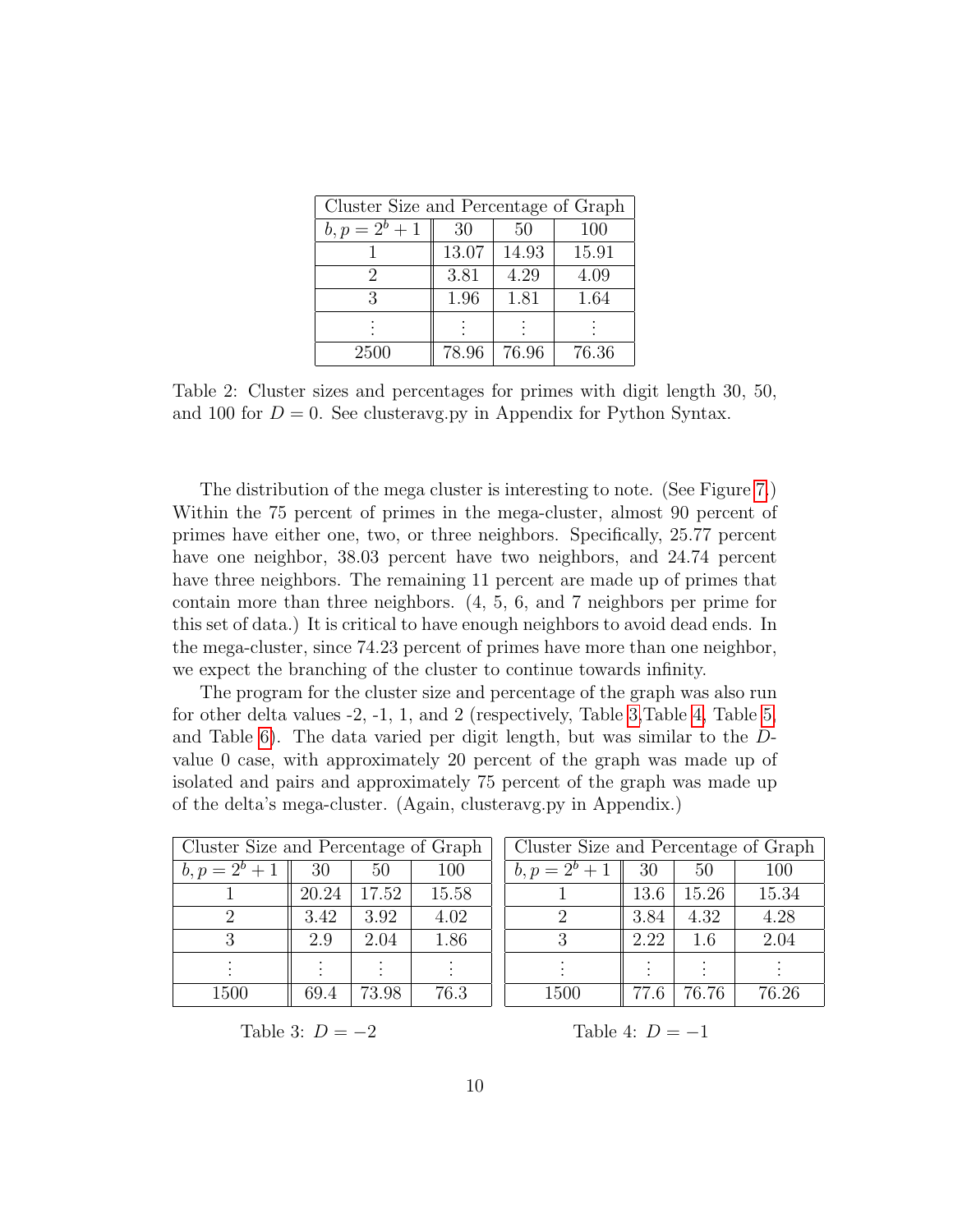<span id="page-10-0"></span>

Figure 7: In the mega-cluster, the distribution of the number of neighbors per prime. For Python code, see nebrdistribution.py in Appendix.

<span id="page-10-1"></span>

| Cluster Size and Percentage of Graph |       | Cluster Size and Percentage of Graph |       |                               |       |       |                  |
|--------------------------------------|-------|--------------------------------------|-------|-------------------------------|-------|-------|------------------|
| $b, p = 2^b + 1 \parallel 30$        |       | 50                                   | 100   | $b, p = 2^b + 1 \parallel 30$ |       | 50    | 100              |
|                                      | 17.44 | 17.02                                | 17.06 |                               | 25.86 | 18.48 | 16.02            |
|                                      | 3.22  | 4.1                                  | 4.38  |                               | 3.06  | 3.72  | 4.4              |
| 3                                    | 1.66  | 1.76                                 | 2.02  |                               | 2.98  | 2.22  | $\overline{2.2}$ |
|                                      |       |                                      |       |                               |       |       |                  |
| 1500                                 | 74.58 | 74.34                                | 74.36 | 1500                          | 62.94 | 72.92 | 75.2             |

Table 5:  $D = 1$ 

Table 6:  $D = 2$ 

## 4 Other Findings

There are a few other findings concerning the graph as a whole.

An approximate function to determine the number of isolated primes per digit length has been found. Equation [1](#page-10-2) approximates the growth of the number of isolated primes by digit lenth  $n$ .

<span id="page-10-2"></span>
$$
I(n) = \begin{cases} \frac{1.91^n}{122} & \text{while n is odd} \\ \frac{1.91^n}{103} & \text{while n is even} \end{cases}
$$
 (1)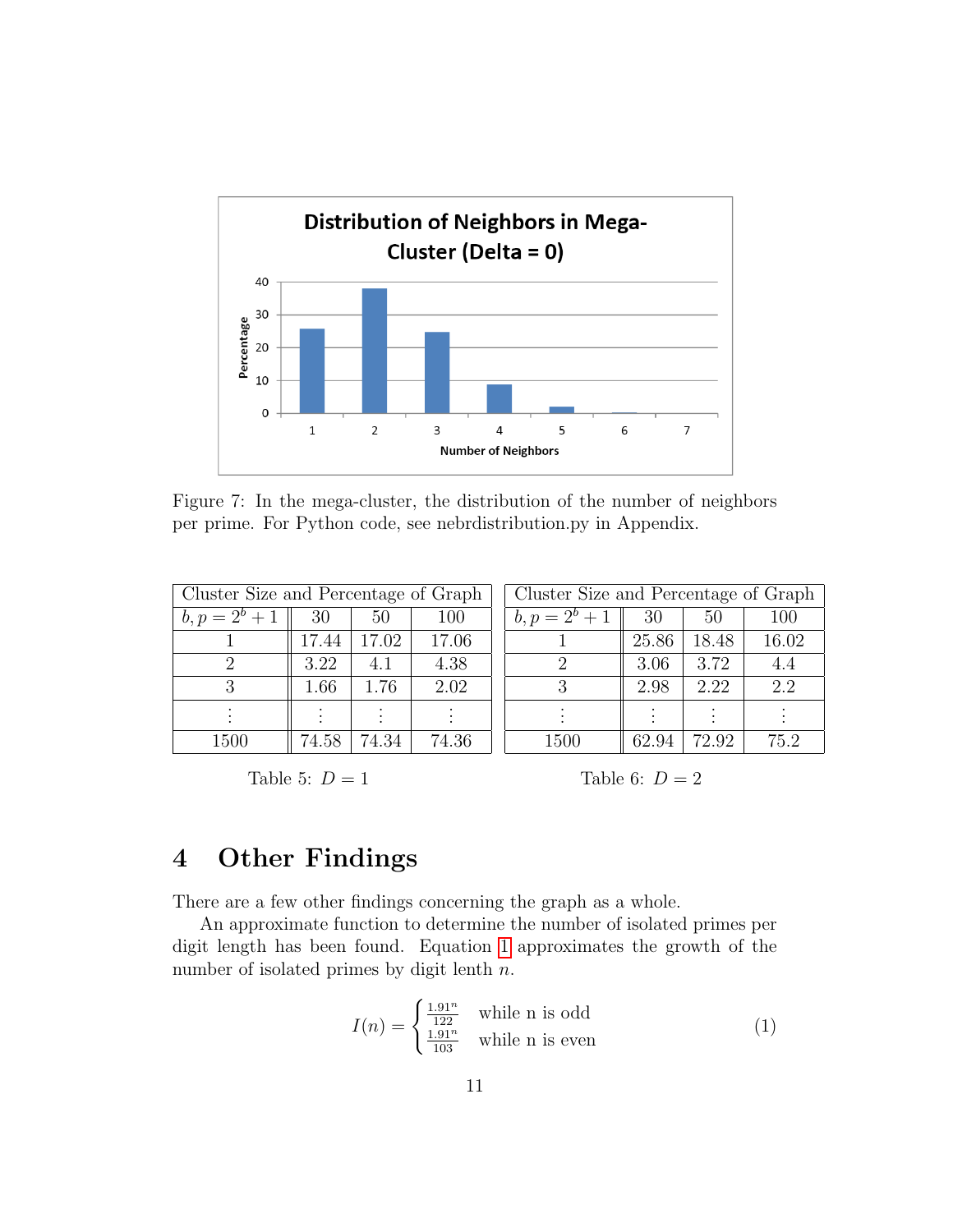Another function that determines the decay of the clusters of primes is noted. The decay begins with number of isolated primes and decreases until the largest group(s). (Generally there is only one large group.) If the number of isolated primes is known, Equation [2](#page-11-0) will approximate the decay of the number of other groups, where k comes from the previous number of groups. However, for closer approximations this function changes based on the digit length. Figure [8](#page-11-1) shows the values of k when the digit length is  $15$  to  $23$ . (15) is where regularity for k values begin.)

<span id="page-11-1"></span>

<span id="page-11-0"></span>
$$
D(k) = k^{0.9} \tag{2}
$$

Figure 8: k values to approximate decay.

Tracking the relationships of the graph by putting the values into a matrix allows for finding the rank of the graph. Up to digit length 23 (about 8.4 million in base 10), the rank of the matrix is approximately 82 percent.

## 5 Concluding Thoughts

Exploring prime numbers in binary has proved to be fascinating. Primes not only are separated into distinct Delta areas, but within each Delta contain intriguing clusters. These clusters are a means of determining if the graph is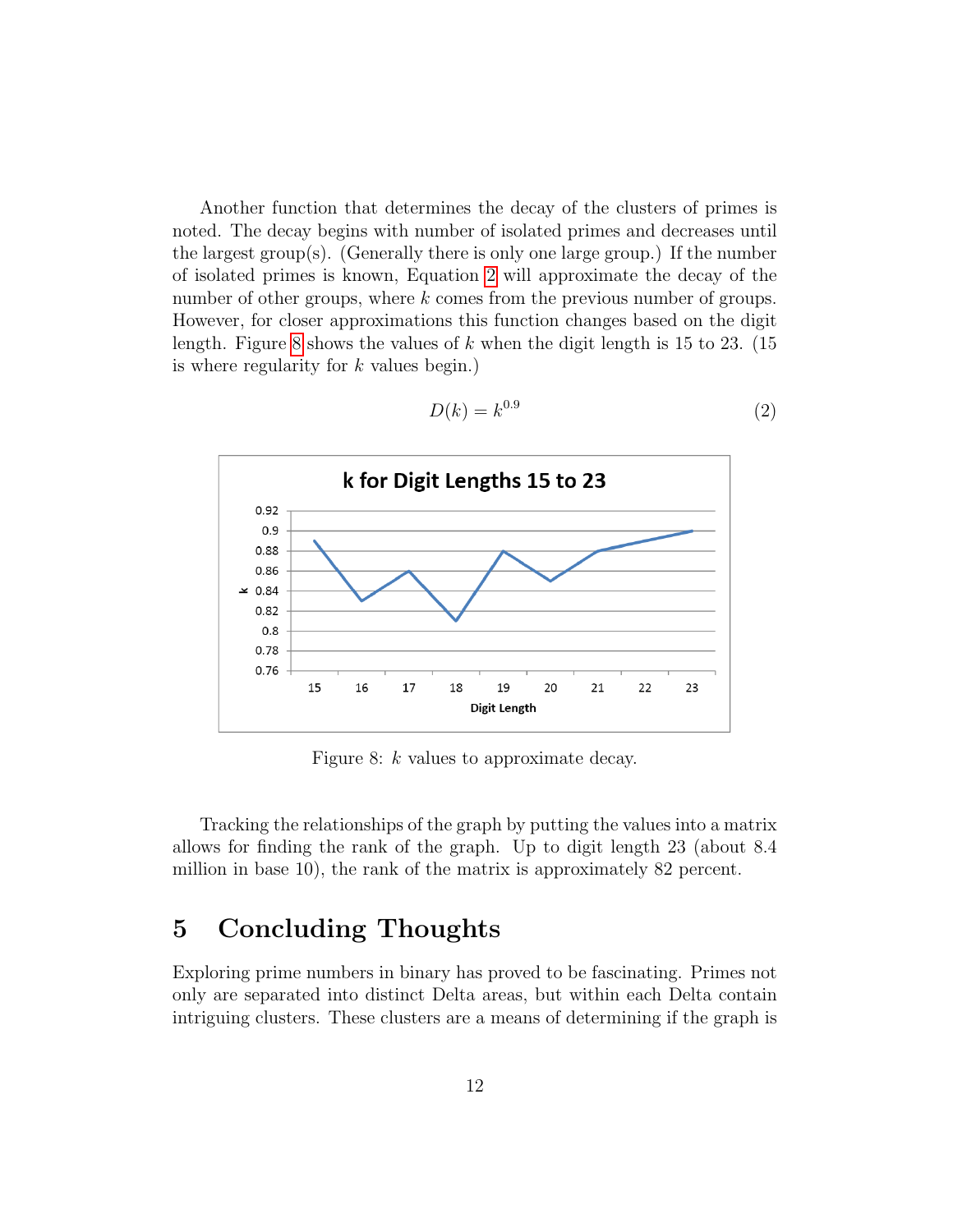infinite, through both the directness and shape. We can also test the number of neighbors and quality of loops in the main mega-cluster.

Despite what has been elaborated on and discovered concerning prime numbers, there are still more questions that have arisen regarding the clusters.

- 1. Exactly how big is the mega cluster?
- 2. Is the mega cluster really multiple large clusters?

It is hoped that in the future, that these questions will be answered.

## Acknowledgements

Thank you to the School of Science at Saint Mary's College of California for the support and funding of the summer research program.

I would also like to thank Dr. Jim Sauerberg for his dedication and guidance through this research.

# References

- <span id="page-12-1"></span>[1] Hartley, M. I. (2002). Partitions in the Prime Number Maze. Acta Arithmetica,  $105(3)$ , 227-38.
- <span id="page-12-0"></span>[2] Paulsen, W. (2000). The Prime Number Maze. The Fibonacci Quarterly,  $40(3)$ , 272-79.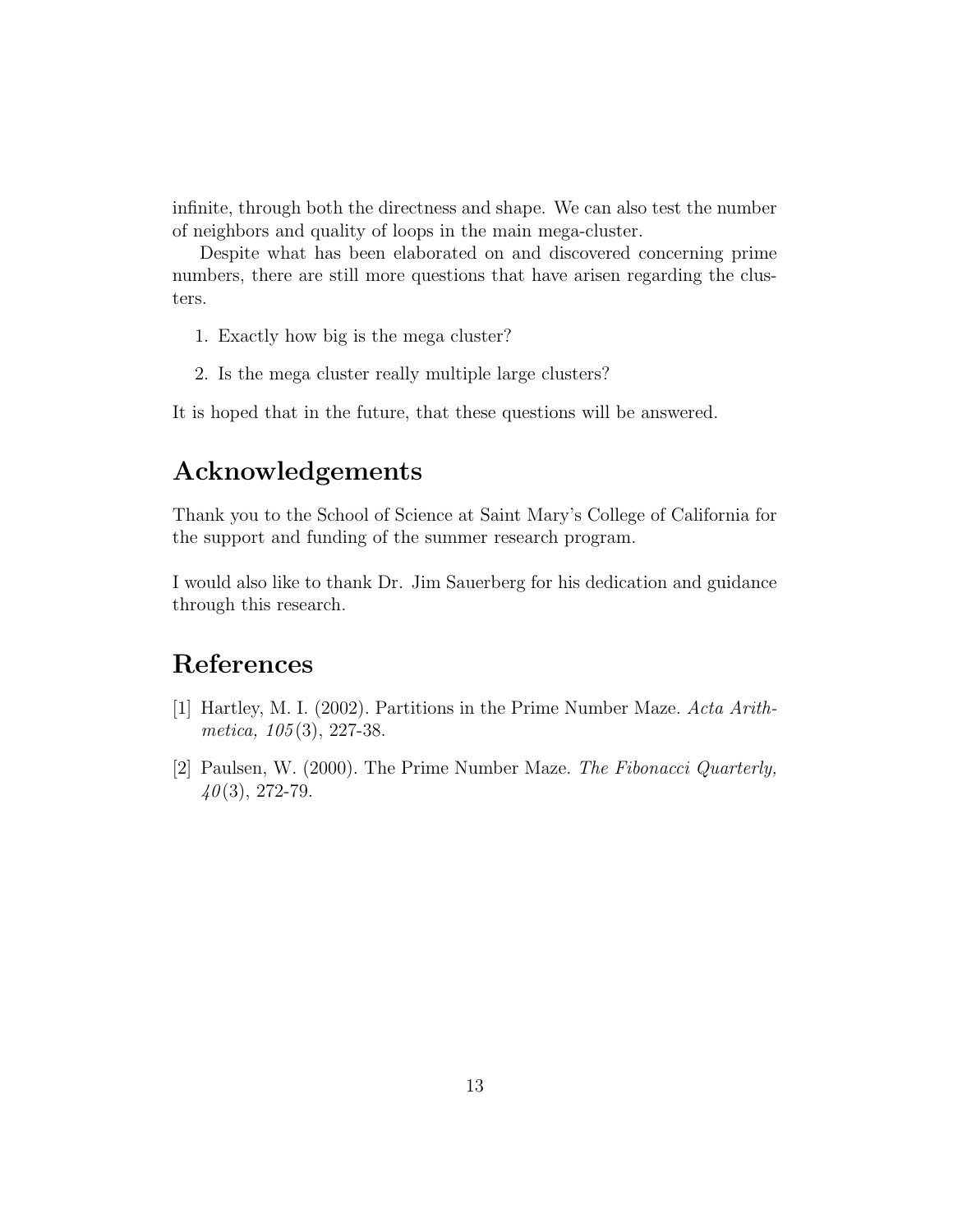## Appendix: Python Code

### PathfinderFAST.py (Table [1\)](#page-3-1)

```
from functionfile import *
def main():
       p=5path=[ ]
       directions = [ ]pseen = 0variable =[0]^*30while p < 200000000000:
               nbrs, numnebrs = nebrs(p)variable[numnebrs]+=1
               nbrs = remove(nbrs, path, pseen)if len(nbrs) > 0:
                      path.append(p)
                      directions.append(nbrs[:-1])
                      p = nbrs[-1]else:
                      pseen += 1while len(directions[-1]) == 0:
                             pseen += 1path=path[:-1]
                             directions = directions[:-1]if len(path) == 1:
                             print("DIED")
                      p = directions[-1][-1]
                      directions[-1]=directions[-1][:-1]
       print(p, log(p, 2))print(len(path))
       totall = 0for a in directions:
               totall \rightarrow = len(a)print(totall/len(directions))
       print(variable)
```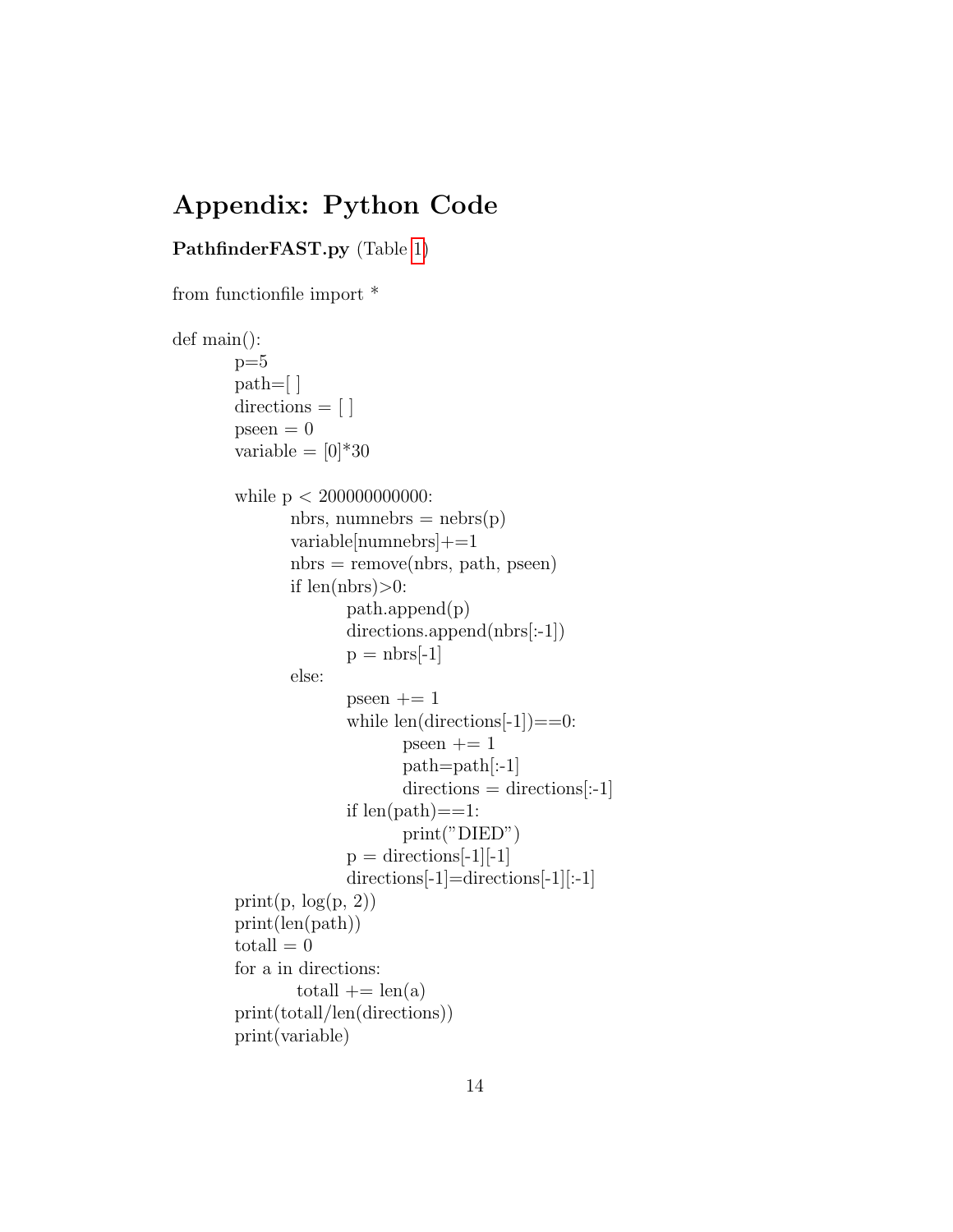main()

#### avgnebrsBIG.py (Figure [6\)](#page-8-0)

```
from functionfile import *
def main():
       printfile = open("avenbers.txt", "w")for d in range(0, 1):
              howmany = 100000print("DELTA =", d, "Average number of nbrs for", howmany,",
primes", file = printfile)
              for b in range(20, 202, 10):
                    totalnebras = 0totalP = 0totaliso = 0maxnebrs = 0P=2***b+1while(totalP<howmany):
                           if delta(P, d) = d and is-prime(P):
                                  listt, numnebrs = nebrs(P)totalnebrs += numberstotalP += 1
                           P+=2
```
print("Nebrs per first" ,<br>howmany," primes, start at  $2^{**}b+1,$  $b =$ ", b," ave=",totalnebrs / totalP, totalP, file = printfile) printfile.close()

main()

clusteravg.py (Tables [2,](#page-9-0) [3, 4,](#page-9-1) [5,](#page-10-1) and [6.](#page-10-1))

from functionfile import \*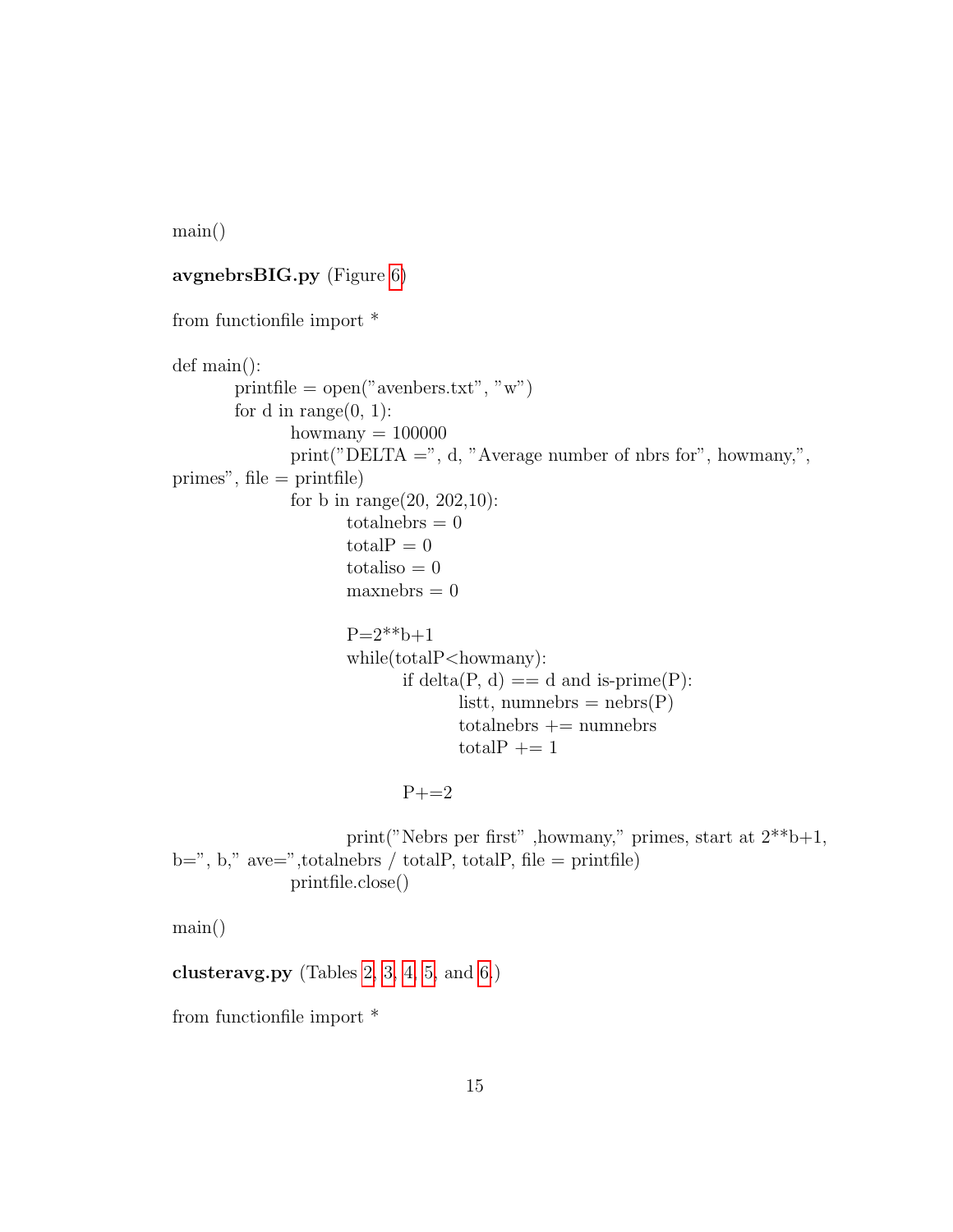```
def main():
       b = 30 \text{ } \#or 50 or 100
       d = 0 \#fix delta
       cap = 2500maxx = 7500ccount = 0 \#fix total clusters found
       avgnebrsclusters = [0]^*(cap + 1)nclusters = [0]^*(cap + 1)printfile = open("clusterdata" + str(b) +".txt", "w")print("b =", b, "cap =", cap, "maxx =", maxx, file = printfile)
       while ccount < maxx:
              #find pp = findnextprime(b)while delta(p, d) != d:
                      p = findnextprime(b)#find p's clusters
              n, a = clusters(p, cap)#average number neighbors
               avgnebrsclusters[n] = (avgnebrsclusters[n]^*nclusters[n] + (a/n)/ (nclusters[n]+1)#cluster size
              nclusters[n] += 1ccount += 1for i in range (1, len(nclusters)):
              if nclusters |i| > 0:
                      print(i, round(avgnebrsclusters[i], 2), round(nclusters[i]/
maxx*100, 2, round(nclusters[i]/i, 2), file = printfile)
       printfile.close()
       print("Done.")
```
main()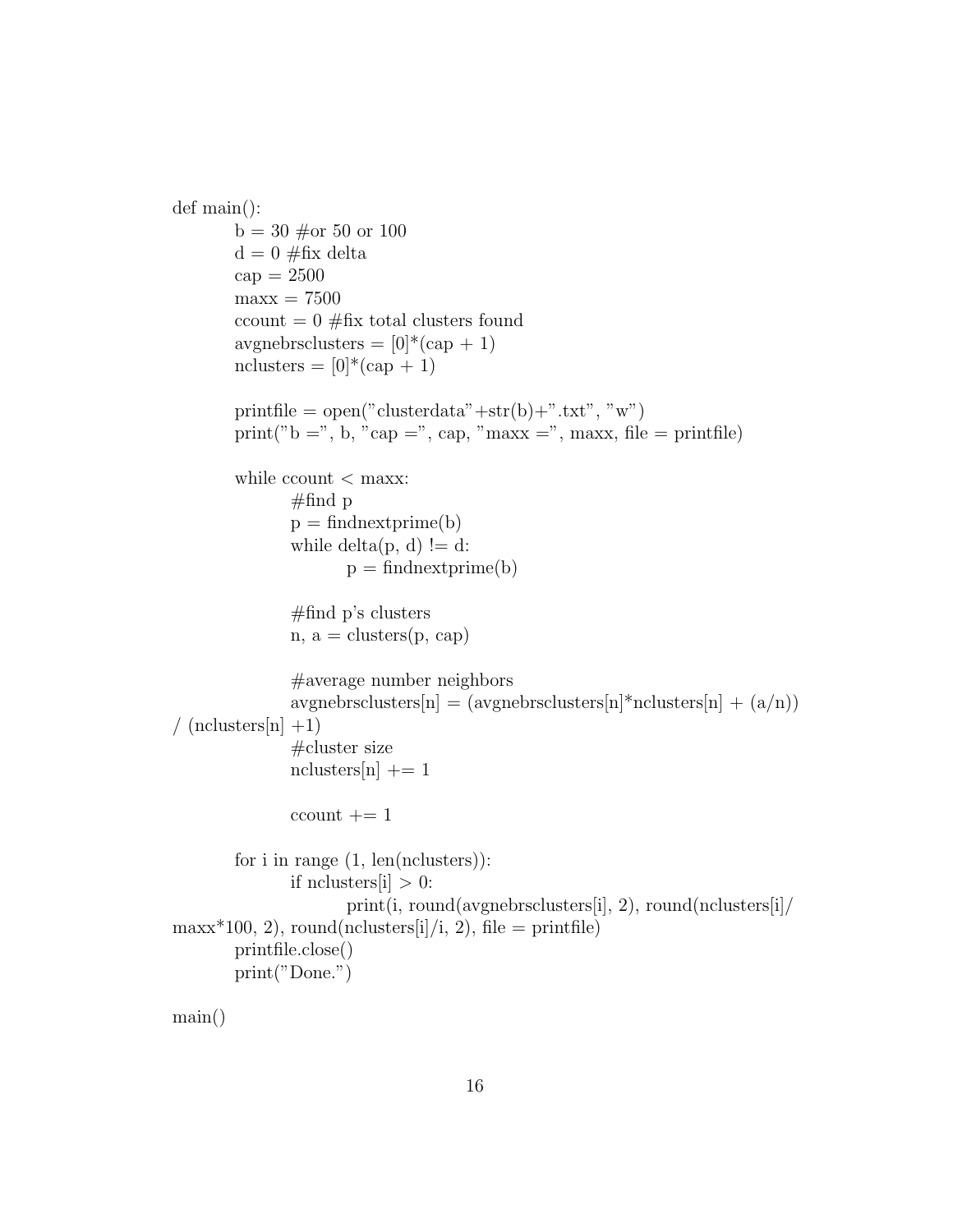#### nebrdistribution.py (Figure [7\)](#page-10-0)

from functionfile import \*

def main():

"""This program shows the distribution of the number of nebrs for primes in the mega cluster"""

```
d = 0p = 5cap = 1500maxx = 100000nwnnbrs = [0]*100
while p < maxx:
      if delta(p, d) = d and is-prime(p):
             n, a = clusters(p, cap)if n == cap:
                   listt, numnebrs = nebrs(p)numhers[numbers] += 1p \, + = 2while not is-prime(p):
             p \mid = 2
```
print(nwnnbrs)

main()

functionfile.py: This file contains all functions that main codes call on.

from math import log from random import \*

SMALL =  $[2, 3, 5, 7, 11, 13, 17, 19, 23, 29, 31, 37, 41, 43, 47, 53, 59, 61, 67, 71, 73,$ 79 ,83 ,89 ,97,101,103, 107, 109, 113, 127, 131,137, 139,149, 151, 157, 163,167, 173, 179,181,191,193,197, 199, 211, 223, 227, 229, 233, 239, 241, 251 ]

 $LIST = [2, 3, 5, 7, 11]$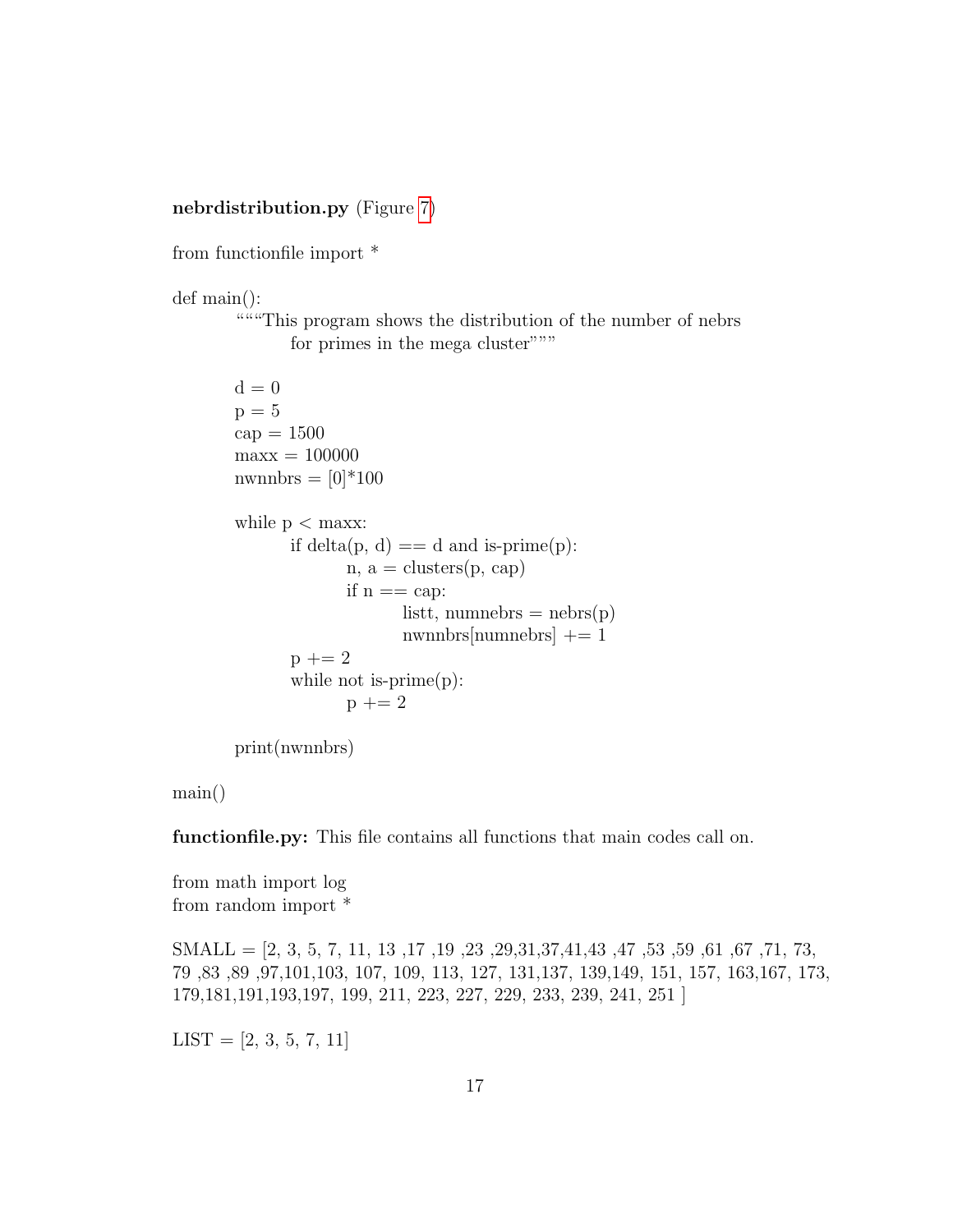def is-prime(n):

SMALL =  $[2, 3, 5, 7, 11, 13, 17, 19, 23, 29, 31, 37, 41, 43, 47, 53, 59, 61, 67,$ 71, 73, 79 ,83 ,89 ,97,101,103, 107, 109, 113, 127, 131,137, 139,149, 151, 157, 163, 167, 173, 179,181,191,193,197, 199, 211, 223, 227, 229, 233, 239, 241, 251 ]

 $LIST = [2, 3, 5, 7, 11]$ 

"""Miller-Rabin primality test. Strong PProbable Prime. If  $n < 2,152,302,898,747$  is a 2, 3, 5, 7 and 11-SPRP, then n is prime [Jaeschke93]."""

```
#assert that n is a positive, and not too large.
if n == 1:
      return False
assert n >= 2if n > 2152302898747:
      LIST = SMALL[:20]# special case: small primes
if n in SMALL:
      return True
#check to see if divisible by small prime
for p in SMALL:
      if n \% p == 0:
             return False
#Begin MR TEST
# write n-1 as 2***s * d
# repeatedly try to divide n-1 by 2
s = 0d = n-1while d \% 2 = 0:
      d \gg = 1s += 1assert(2^{**} s * d == n-1)
```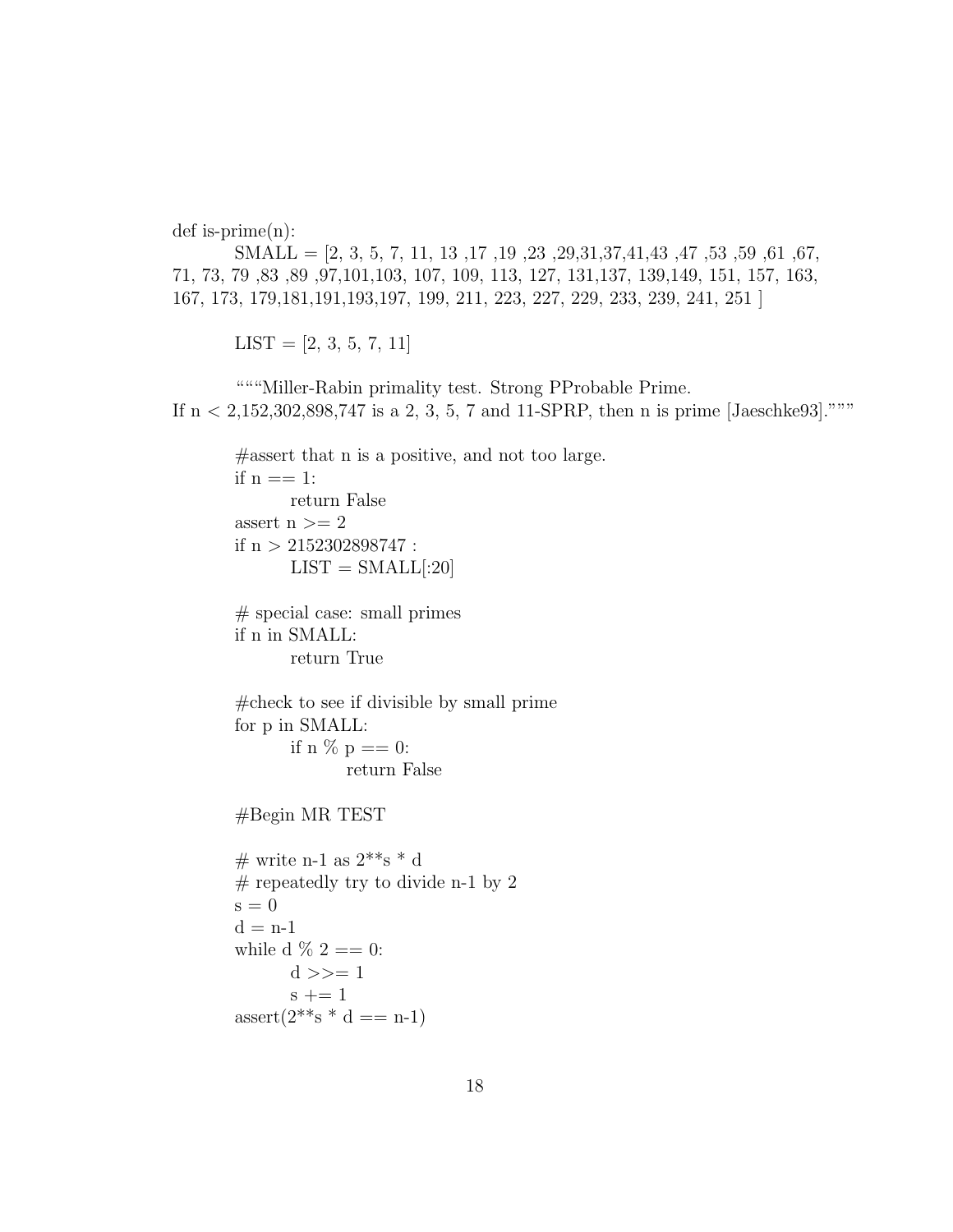$#$  test the base a to see whether it is a witness for the compositeness of n def try-composite(a):

```
a-to-power=pow(a,d,n)if a-to-power == 1: #pow uses binary exponentiation
       return False
for i in range(s-1):
       if a-to-power == n-1:
             return False
       a-to-power = (a-to-power * a-to-power) \% nreturn not (a-to-power == n - 1)
```
 $#$  return True  $#$  n is definitely composite

for a in LIST: if try-composite(a): return False

return True  $#$  no base tested showed n as composite

```
def delta(n, d):
       summ = 0sign = 1while(n > 0):
              summ += (n \% 2) * sign
              n = n \gg 1 \# n = n \text{ // } 2sign = sign * -1if d == summ // 3:
              return(summ // 3)def nebrs(P):
       listt = [L = int(log(P, 2))for k in range (1, L):
              Q = P 2**kif is-prime(Q):
                     listt.append(Q)if P >> L-1 == 3:
              Q = P2**L
```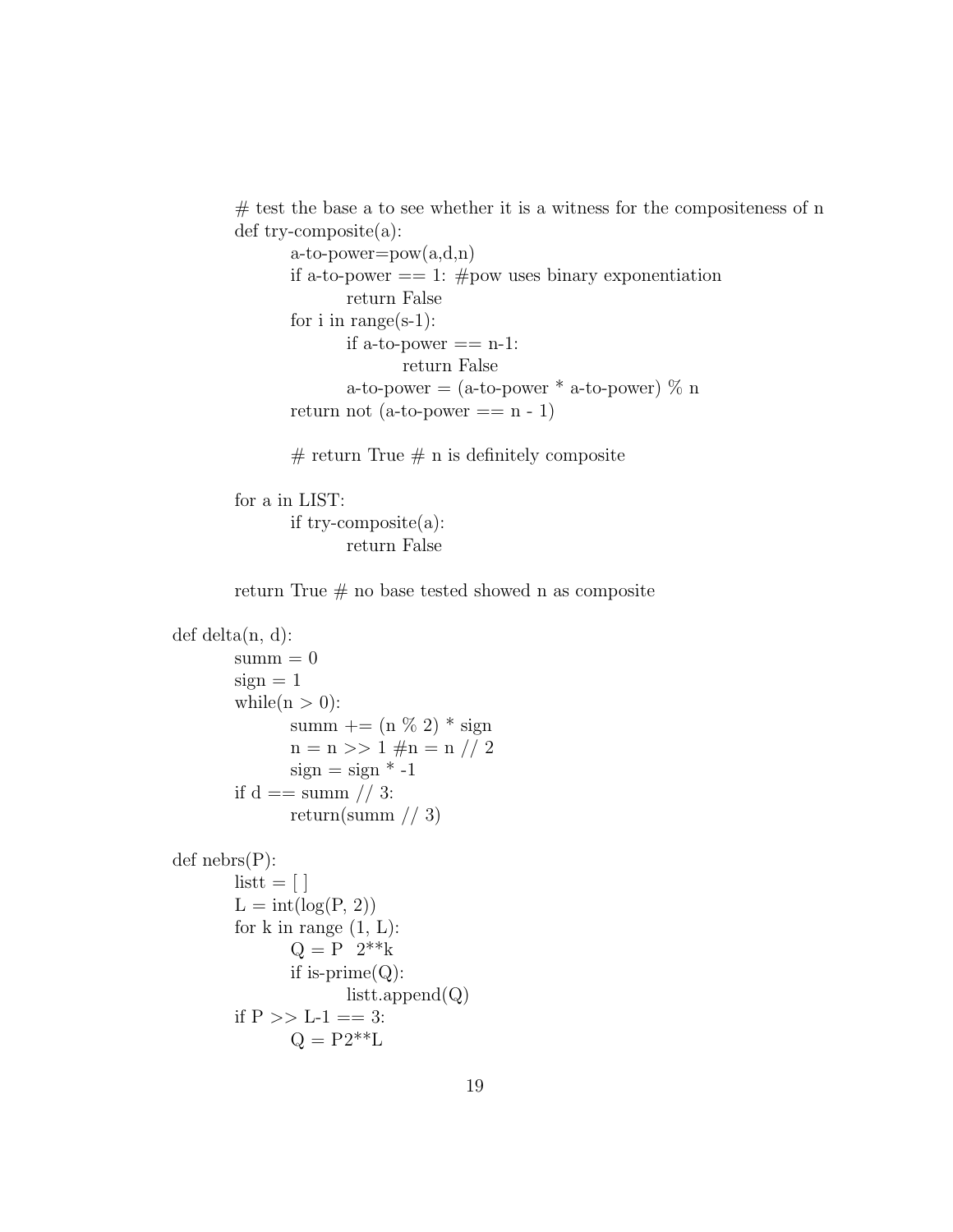```
if is-prime(Q):
                     listt.append(Q)
       Q = P(2^{**}(L+1))if is-prime(Q):
              listt.append(Q)listt.sort()
       numnebrs = 0numnebrs = len(listt)return listt, numnebrs
def finder(p, d, maxx, gamma):
       nebrslist, numnebrs = nebrs(p)nebrslist.append(p)
       nebrslist.sort()
       pset = set(nebrslist)gamma2 = [ ]for s in gamma:
              if pset.intersection(s):
                     pset = pset.union(s)
              else:
                     gamma2.append(s)
       gamma2.append(pset)
       gamma = gamma2return gamma
def setcounter(d, gamma, printfile):
       count = \lceil \rceilmaxxc = 0smallone = 0for s in gamma:
              lenn = len(s)
```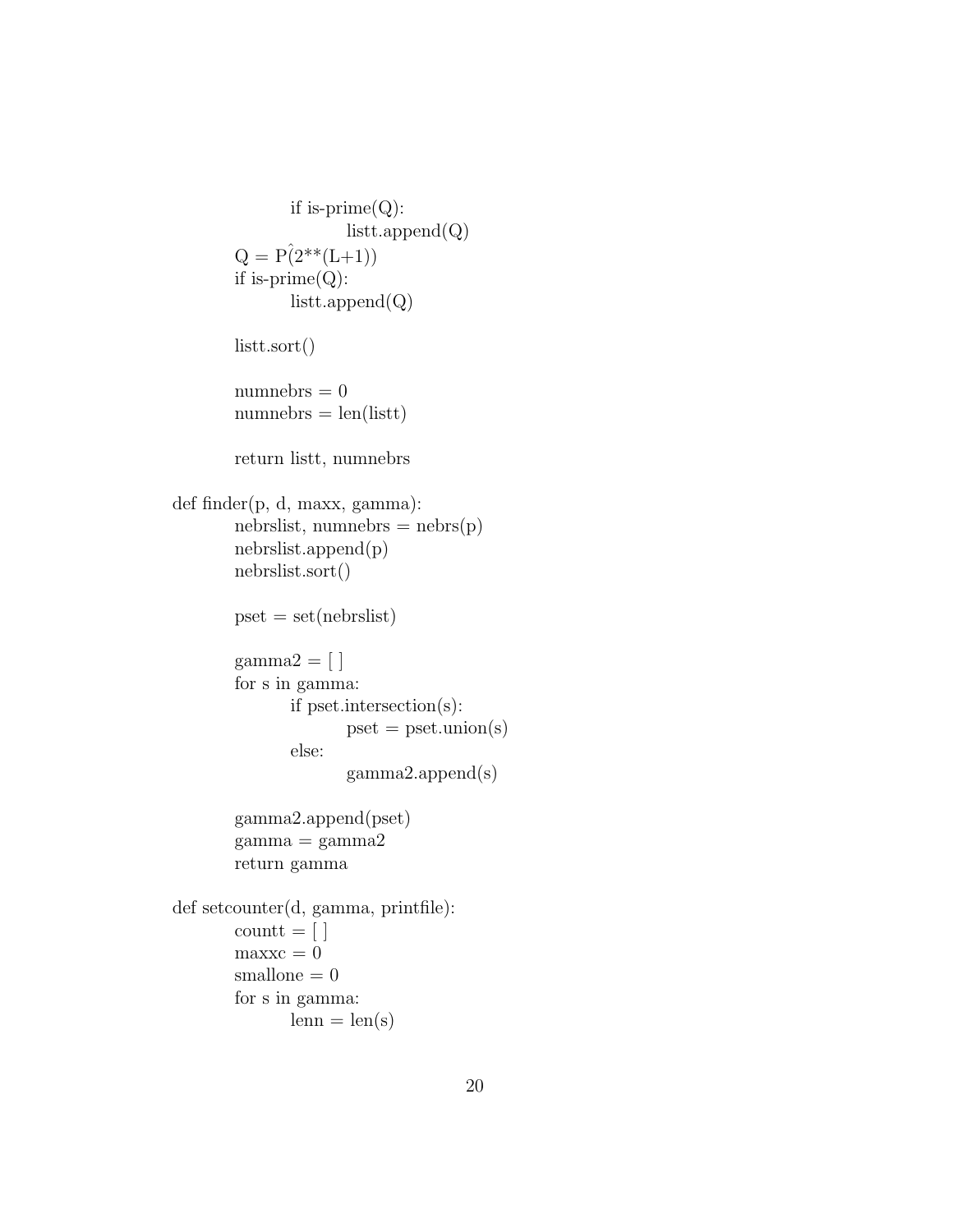```
countt.append(lenn)
               if lenn > maxxc:
                       maxxc = lennsmallone = min(list(s))maxxc = max(count)for i in range(1, \text{maxxc}+1):
               if i in countt:
                       print(count.count(i), "group(s) of", i)print(count.count(i), "group(s) of", i, file = printfile)return maxxc, smallone
def rank-counter(p, lead):
        plist, numnebrs = nebrs(p)if plist:
               first = plist[0]i = 0while i < \text{len}(\text{lead}):
                       if lead[i][0] == first:
                              for j in lead[i]:
                                      if j in plist:
                                              plist.remove(j)
                                      else:
                                              plist.append(j)
                                              plist.sort()
                                              i = 0first = plist[0]else:
                              i + = 1if plist:
                              first = plist[0]else:
                              i = len(lead)if plist:
                       lead.append(plist)
                       return 1
               else:
                       return 0
        else:
```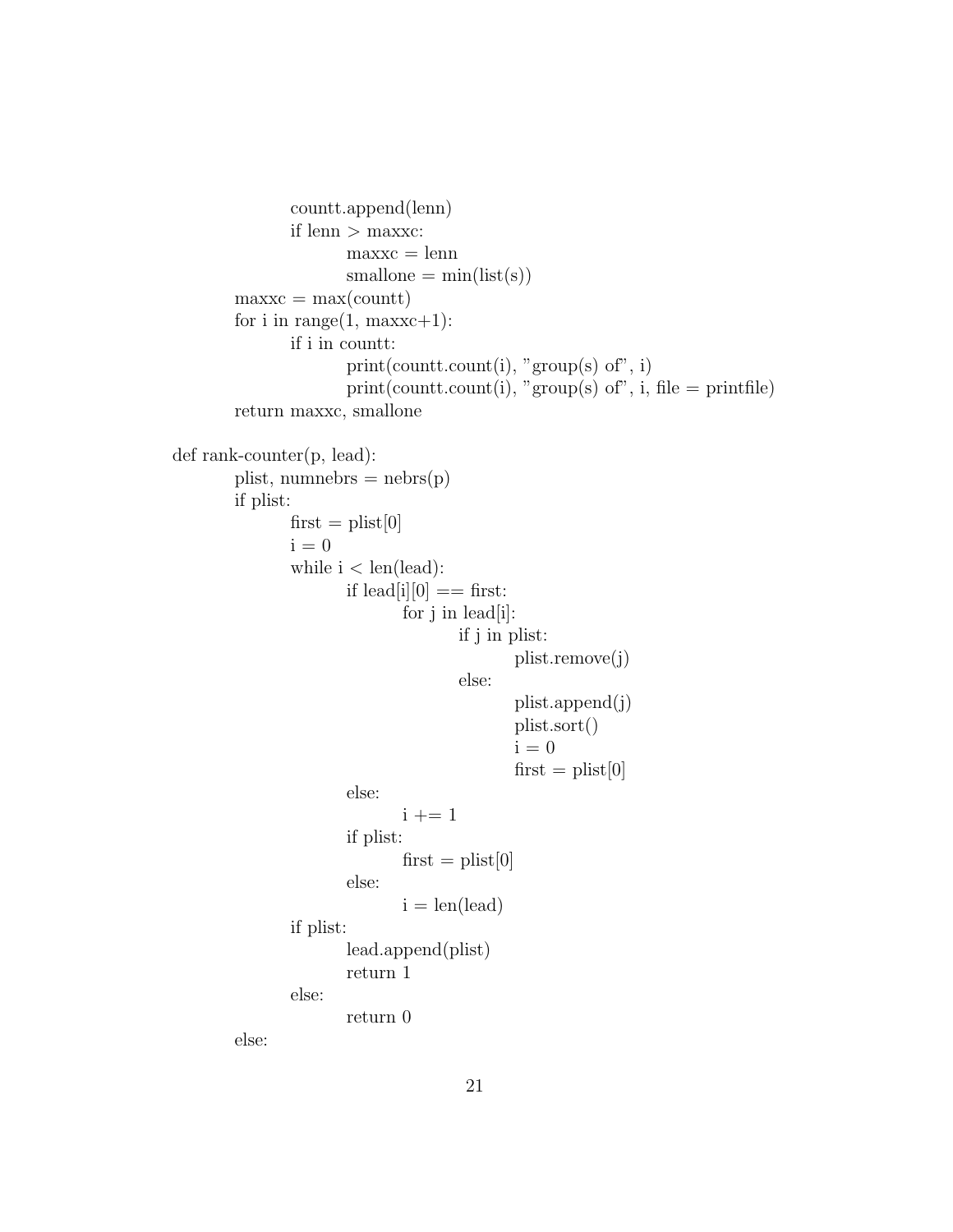```
return 0
```

```
def ranker(plist, n):
       for i in plist:
              if i == 3:
                      nprimes = 1rank = 1\text{lead} = [7]plist.remove(i)
              else:
                      nprimes = 0\mathrm{rank}=0\text{lead} = [\ ]for p in plist:
              rank += rank-counter(p, lead)
       for j in lead:
              if j[0] < 2^{**}(n-1):
                      lead.remove(j)
       nprimes += len(plist)
       return rank, nprimes
def smallestp(p, d, dsofar, printfile):
       if d not in dsofar:
              print("The smallest prime for delta =", d, "is", p, "n", file = printfile)
              dsofar.append(d)
def counter(P, d, totalnebrs, totalP, totaliso, maxnebrs, maxwho, NpP):
       listt, numnebrs = nebrs(P)totalnebrs += numberstotalP += 1
       if numnebrs >= maxnebrs:
              if maxnebrs == numnebrs:
                      maxwho.append(P)else:
                      maxnebrs = numbersmaxwho = []maxwho.insert(0, P)if list == [ ]:
```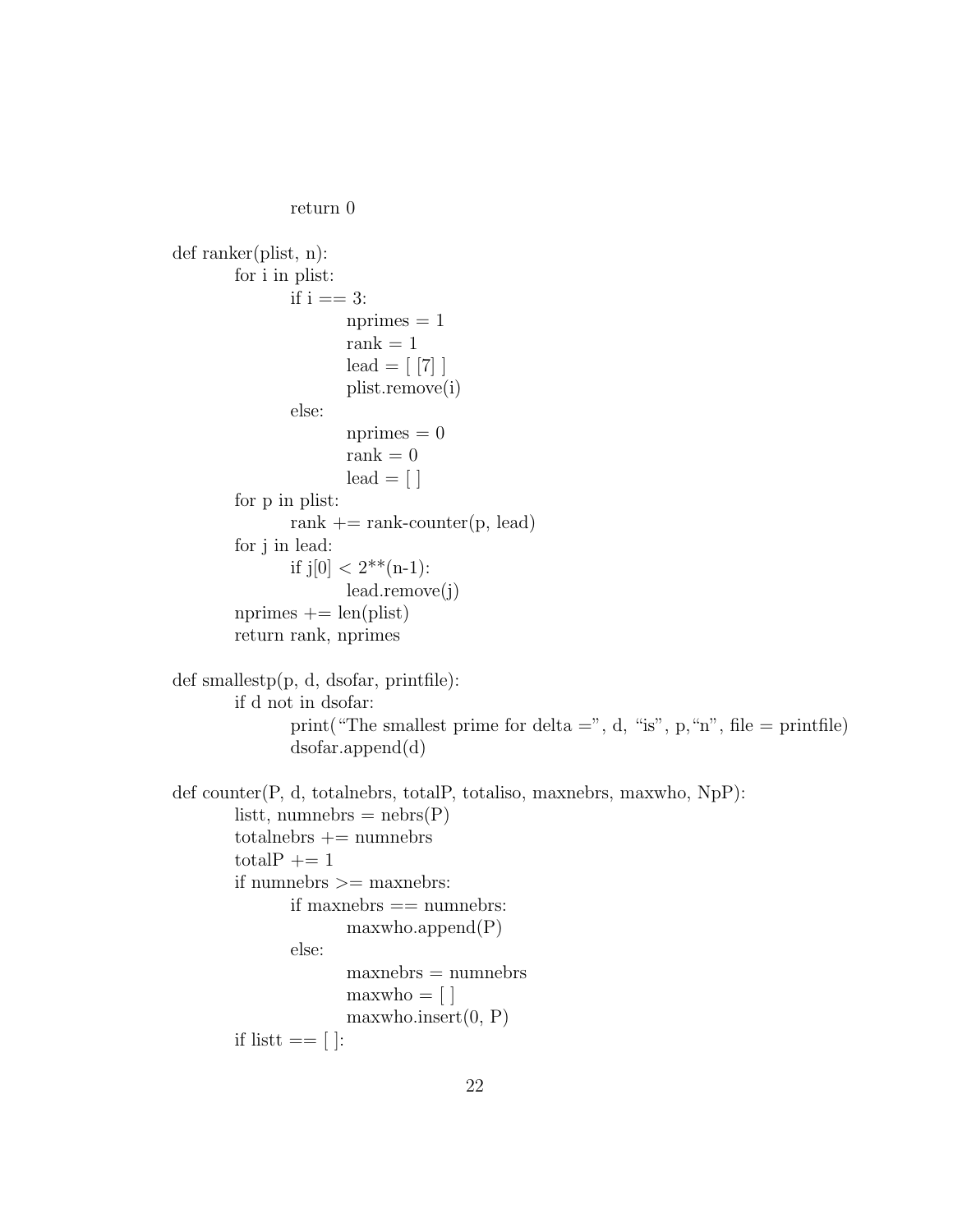totaliso  $+= 1$  $NpP =$  totalnebrs / total $P$ 

return totalnebrs, totalP, totaliso, maxnebrs, maxwho, NpP

```
def rankofsets(gamma, minn, maxx, ranksum, ranknum, rankwho, printfile):
       for s in gamma:
             s = list(s)rank, nprimes = ranker(s, maxx)
             if rank <= minn:
                    min = rankif rank >= maxx:
                    maxx = rankrankwho = len(s)
             ranksum += rank
             ranknum += 1return minn, maxx, ranksum, ranknum, rankwho
def findnextprime(n):
       p=randbin(n)while not is-prime(p):
             p +=2
       return p
def randbin(n):
       a=1for i in range(n-2):
             a=a*2+randint(0,1)a=2^*a+1return a
def remove(nbrs, path):
       newnbrs=[ ]
       for n in nbrs:
             if not(n in path):
                    newnbrs.append(n)
```